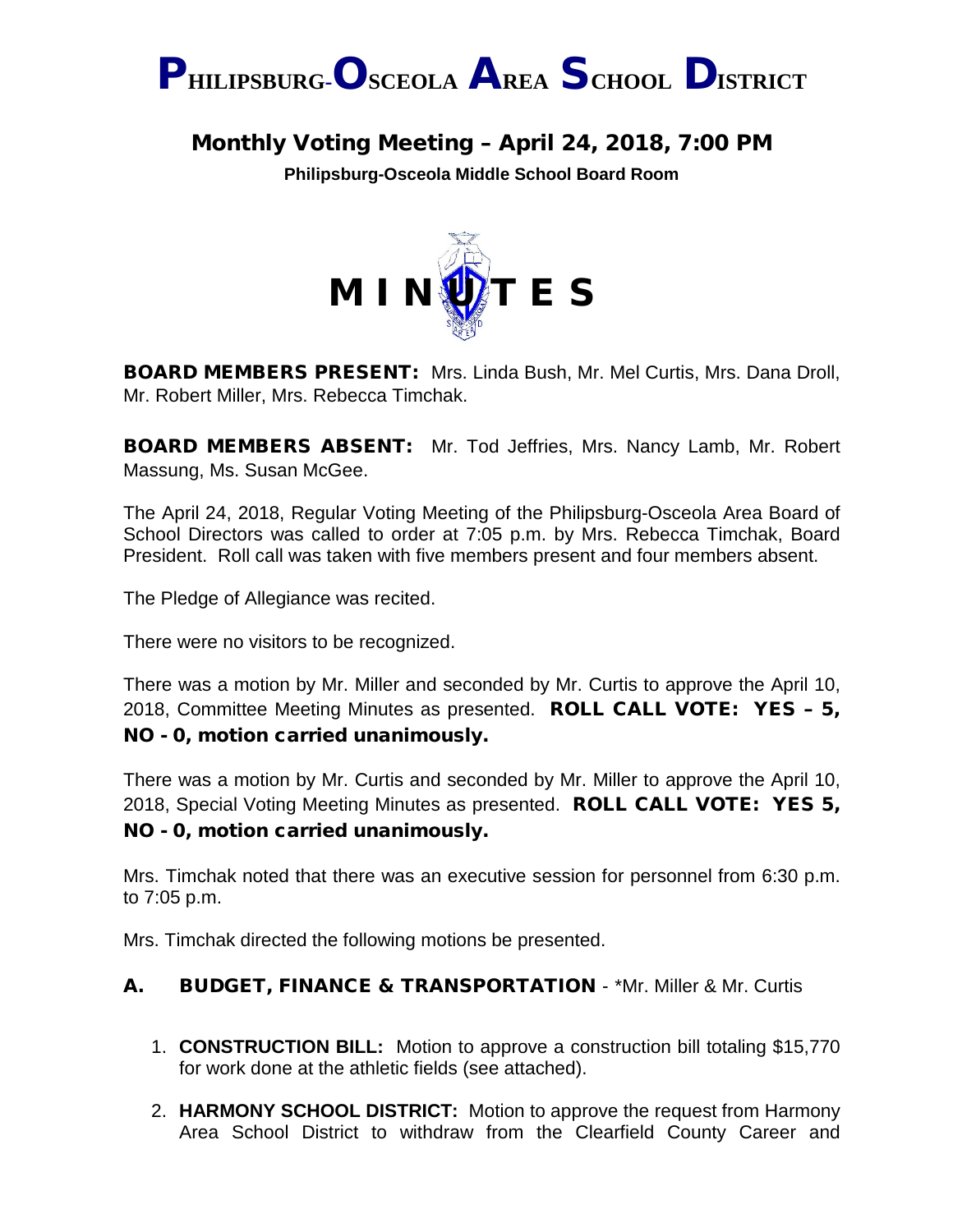Technical Center (CCCTC), effective at the end of the 2017-2018 school year, pending satisfactory completion of all financial obligations.

- **6. VAN DRIVER:** Motion to approve the following van driver for the 2017-18 school year: James McClure.
- **7. CENCLEAR AGREEMENT:** Motion to accept the Letter of Agreement between CenClear and the District addressing areas of collaboration related to serving preschool children residing in the District.
- **8. MEADOWS LETTER OF AGREEMENT:** Motion to accept the Letter Agreement between the Meadows Universal Community Behavioral Health and the Philipsburg-Osceola Area School District for the purpose of care coordination, referral, service availability, and information exchange. This agreement will remain in effect for two (2) years or unless revoked by written notification.
- **B.** BUILDING AND GROUNDS \*Mr. Curtis & Ms. McGee
- C. COMMUNITY RELATIONS \*Mr. Jeffries & Mr. Miller
- D. CURRICULUM, INSTRUCTION & ASSESSMENT \*Mrs. Lamb & Mrs. Bush
	- 1. **FIELD TRIP REQUESTS:** Motion to approve the field trip requests as presented.
	- 2. **TENTATIVE 2017-18 GRADUATION LIST:** Motion to approve the tentative 2017-2018 Graduation List as presented by Administration.
	- E. PERSONNEL COMMITTEE \*Mrs. Bush & Mrs. Lamb
		- 1. **RETIREMENT:** Motion to accept the resignation of Debra Carpenter for retirement purposes, effective June 30, 2018.
		- 2. **RETIREMENT:** Motion to accept the resignation of Shelly Maurer for retirement purposes, effective June 30, 2018.
		- 3. **CLOSE FULL-TIIME POSITION**: Motion to close a full-time second shift custodial position at the Middle School, effective March 4, 2018.
		- 4. **CREATE PART-TIME POSITIONS:** Motion to create three (3) 5.0 hour District wide custodial positions, effective April 25, 2018.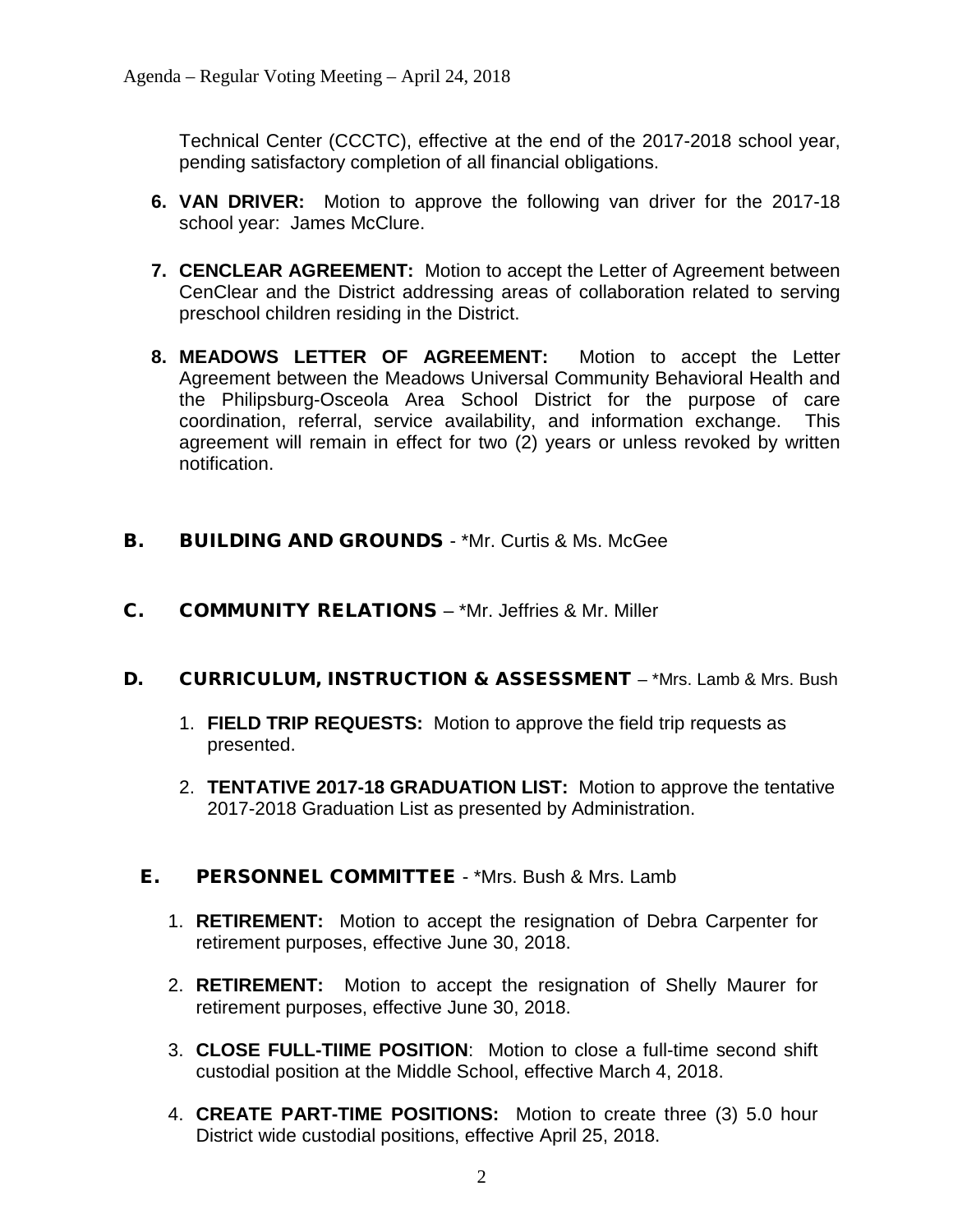- 5. **POST PART-TIME POSITIONS:** Motion post three (3) 5.0 hour District wide custodial positions, posting retroactive to March 28, 2018.
- **7. CLOSE FULL-TIME POSITION:** Motion to close a full-time second shift custodial position at the Senior High School, effective July 1, 2018.
- **8. CREATE POSITIONS:** Motion to create two (2) 5.0 hour District wide custodial positions, effective July 1, 2018.
- **9. POST PART-TIME POSITION:** Motion to post two (2) 5.0 hour District wide custodial positions, posting effective immediately.
- **10.HIRE SUBSTITUTE CUSTODIAN:** Motion to hire Rick Dullen and Joseph Guthridge as custodial substitutes, effective April 6, 2018.
	- **11.EXTENDED SCHOOL YEAR POSITIONS:** Motion to approve posting the following extended school year positions for the summer of 2018, posting effective April 6, 2018:
	- ●Special Education Teachers (at least 3)
	- ●District Wide Special Education Assistants (at least 5)
	- ●Speech Therapist (1)
	- **12.HIRE EXTENDED SCHOOL YEAR POSITIONS:** Motion to approve the following individuals for extended school year positions for the summer of 2018:

### **NURSES**

Bamat, Michelle Price, Alyssa

#### **SPEECH**

Parks, Danielle

## **OT**

Yanock, Kylie

### **TEACHERS**

Dale, Deb Lytle, Lacey McCully, Sara Parks, Terry

#### **PARAPROFESSIONALS**

Baughman, Brenda Conklin, Holly Fluke, Kim Glessner, Angie Hale, Tara Houchins, Kim Husar, Donna Scalzo, Mary Siegfried, Nan Shimmel, Lori Thompson, Mindy Voigt, Dana

**13.UNPAID DAYS:** Motion to approve a request from a part-time custodian for unpaid days on June 27 and 28, 2018, due to exhausting all personal days; sick days cannot be used for the reason requested.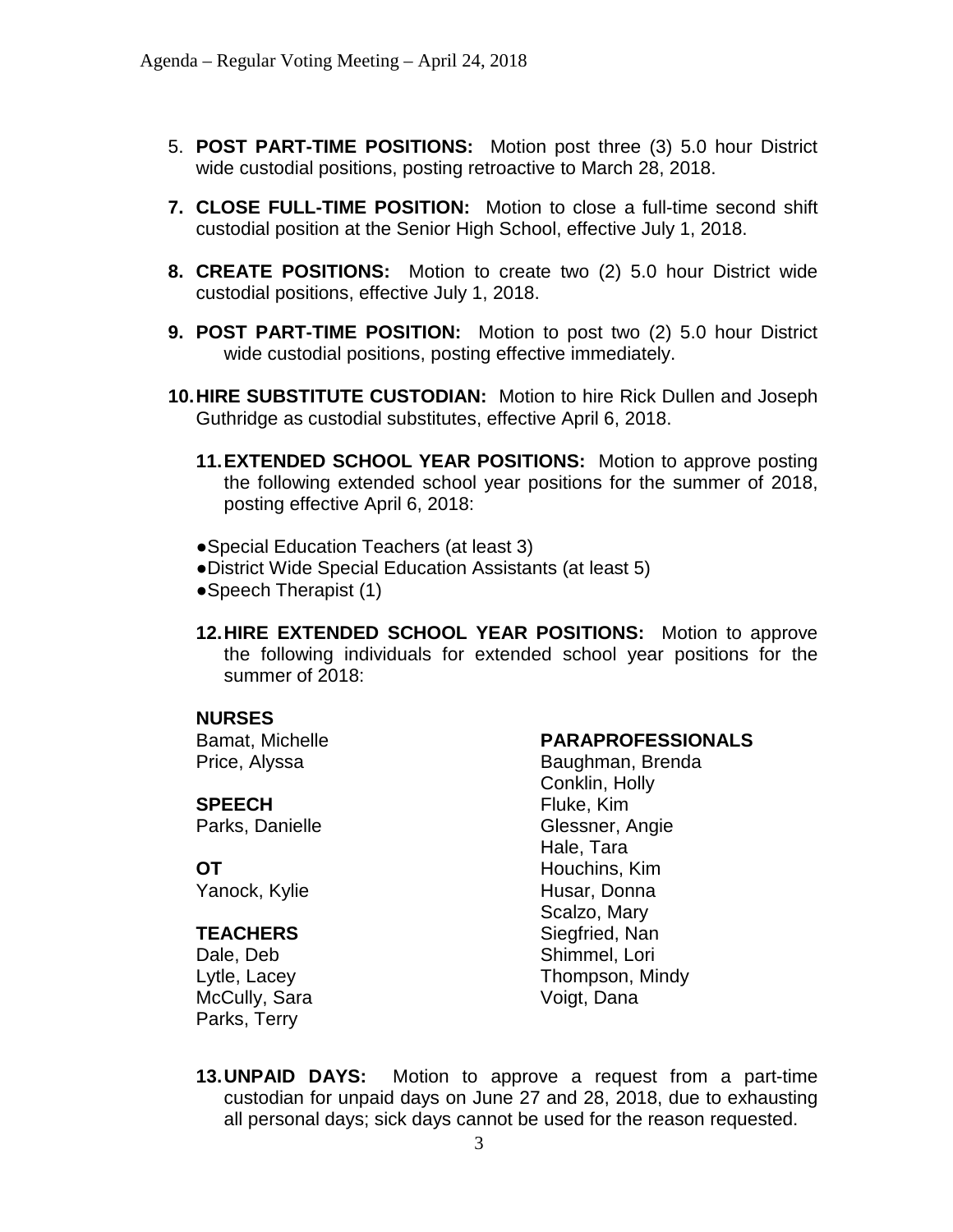- **14.UNPAID DAYS:** Motion to approve a request from a part-time custodian for unpaid days on August 15 and 16, 2018, due to exhausting all personal days; sick days cannot be used for the reason requested.
- **15.UNPAID DAYS:** Motion to approve a request from a part-time paraprofessional for unpaid days on March 5 and March 27, 2018, due to exhausting all sick and personal days.
- **16.UNPAID DAYS:** Motion to approve a request from a teacher for unpaid days on March 22 and 23, 2018, due to exhausting all sick and personal days.
- **17.UNPAID DAYS:** Motion to approve a request from a full-time maintenance employee for unpaid days on March 5, 7, 8, 12, 14, 15, 16, 20, 22, 23, and 26, 2018, due to exhausting all sick and personal days.
- **18.UNPAID DAYS:** Motion to approve a request from a part-time paraprofessional for unpaid days on May 10 and May 18, 2018, due to exhausting all personal days; sick days cannot be used.
- **19.FMLA MEMORANDUM OF AGREEMENT:** Motion to approve a request from a part-time paraprofessional for a FMLA Memorandum of Agreement as presented.
- **20.RESIGNATION:** Motion to accept the resignation of Joanna Latosky as the Right to Know Officer, effective immediately.
- **21.RIGHT TO KNOW OFFICER:** Motion to approve Veronica Lukaschunis as the Right to Know Officer, effective immediately.
- F. POLICY COMMITTEE \*Ms. McGee & Mr. Massung
- G. STUDENT AFFAIRS, EXTRA-CURRICULAR, DRUG & ALCOHOL PREVENTION, & STUDENT DISCIPLINE – \*Mrs. Droll and Mr. Jeffries
	- 1. **POSITION VOLUNTEERS:** Motion to approve the following Position Volunteers for the 2017-18 school year.

Albright, Greg Albright, Kaity Albright, Lindsey Appleyard, Michael Appleyard, Nicole Auman, Timothy

Barnett, Christopher Barnett, Elizabeth Baughman, Jeffery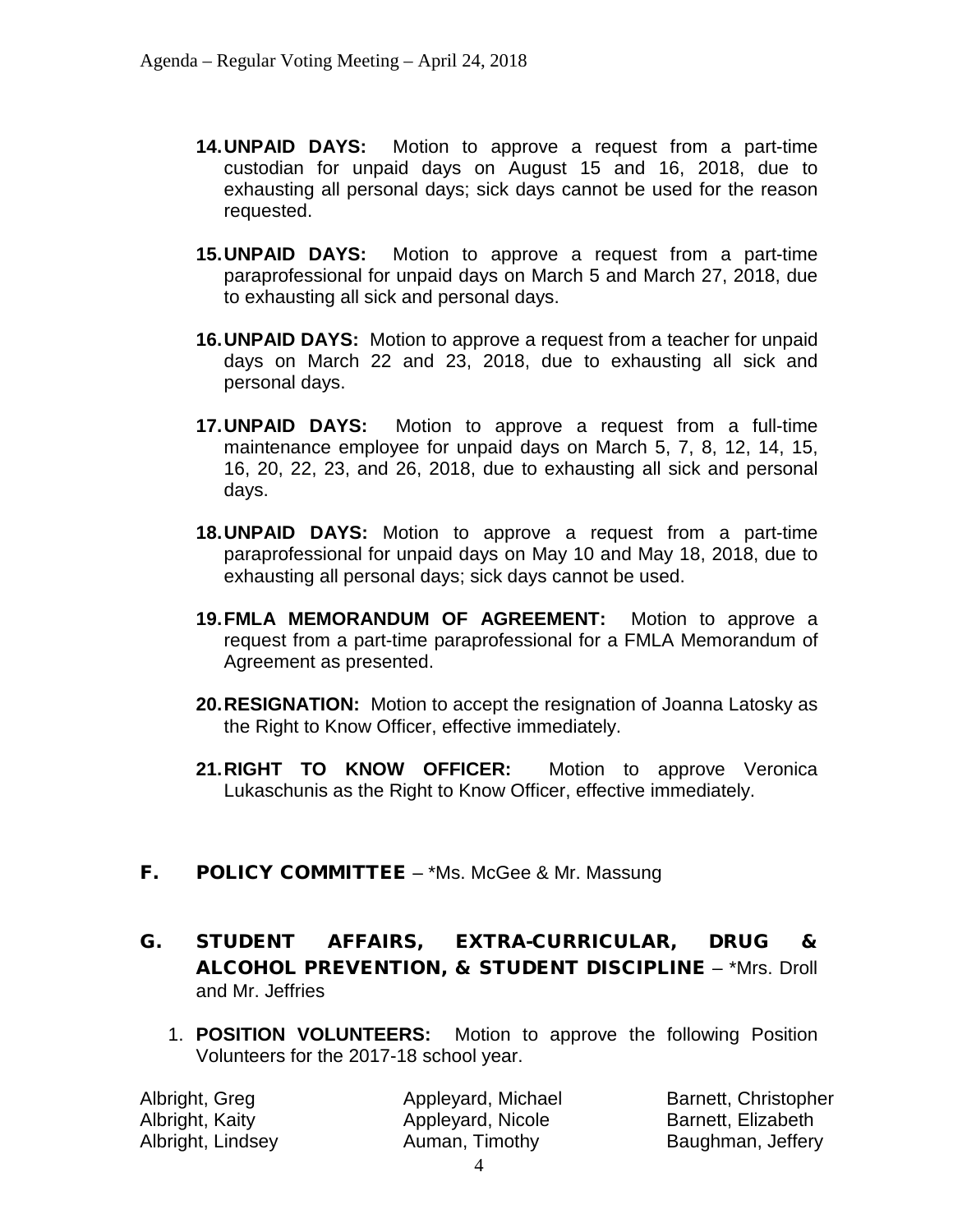Belinda, Rebecca Bender, Natalie Candelara, Maria Chverchko, Matt Conklin, Amber Coudriet, Karla Cowher, Julie Coyne, Angela Curtorillo, Danielle DeSimone, Karen Dickson, Amanda Dugan, Heidi Dunsmore, Danielle Emigh, Mallory English, Randi Fenton, Kristina Gheen, Jessica Hampton, Shannon Hazelton, Kelly Henry, Vickie Holencik, Kimberly Hunter, Euphemia

Hutton, Robert Johnson, Matthew Johnson, Sherry Kaczorowski, Heather Kephart, Scott Kephart, Tracy Koptchak, Rachael Koptchak, Thomas Kowalcyk, Amber Kyler, Dawn Levonick, Ambra Lumadue, Mandy Luzier, Rachel Mandell, Susan Martell, Marvin III McGarry, Melva Miller, Kelly Myers, Heidi Millward, Kristen Minarchick, David Moore, Valerie Ohs, Kalen

Pearce, Daphnie Peters, Jenny Pifer, Amy Pollisiono, Barbara Ralston, Denise Raymond, Whitney Sankey, Brenda Selvage, Ashley Slogosky, Mary Smith, Mandy Springer, Dana Suhoney, Lisa Thompson, Roseanna Vaughn, Brandi Vesnesky, Amber Walborn, Shannon Wallace, Brian Wayland, Jill Wisor, Tia Womer, Carol Yoder, Amy Yoder, Dave

2. **EXTRA-CURRICULAR POSITIONS:** Motion to approve the following persons for extra-curricular positions for the 2018-19 school year:

Bainey, Connie **Band Volunteer** Volunteer Volunteer

Barnhart, Elaine Band Volunteer Volunteer Belko, Amy Jo Chorus Volunteer Volunteer Bock, Brenda Band Volunteer Volunteer Claycomb, Amber MS Assistant Volleyball Coach per the Contract Harper, Dawn Summer MS Bandfront Director per the Contract Harper, Jim Band Volunteer Volunteer Volunteer Herr, Michael Softball Volunteer Volunteer Lanager, Renee Assistant Cross Country Coach per the Contract Long, Susan **Band Volunteer Constant Constant Constant Constant Constant Constant Constant Constant Constant Constant Constant Constant Constant Constant Constant Constant Constant Constant Constant Constant Constant Con** Massung, Michelle Band Volunteer Volunteer Volunteer Massung, Robert Band Volunteer Volunteer Meyers, Eileen Band Volunteer Controller volunteer Miller, Heather Summer SH Band Front Director ber the Contract Petro, April **Band Volunteer** Volunteer Volunteer Petro, Tom **Band Volunteer** Communist Colunteer Volunteer Rea, Lois **Band Volunteer Band Volunteer** Volunteer Sinclair, Amy **Band Volunteer Volunteer** Volunteer

# **Name Sports/Activity Remuneration**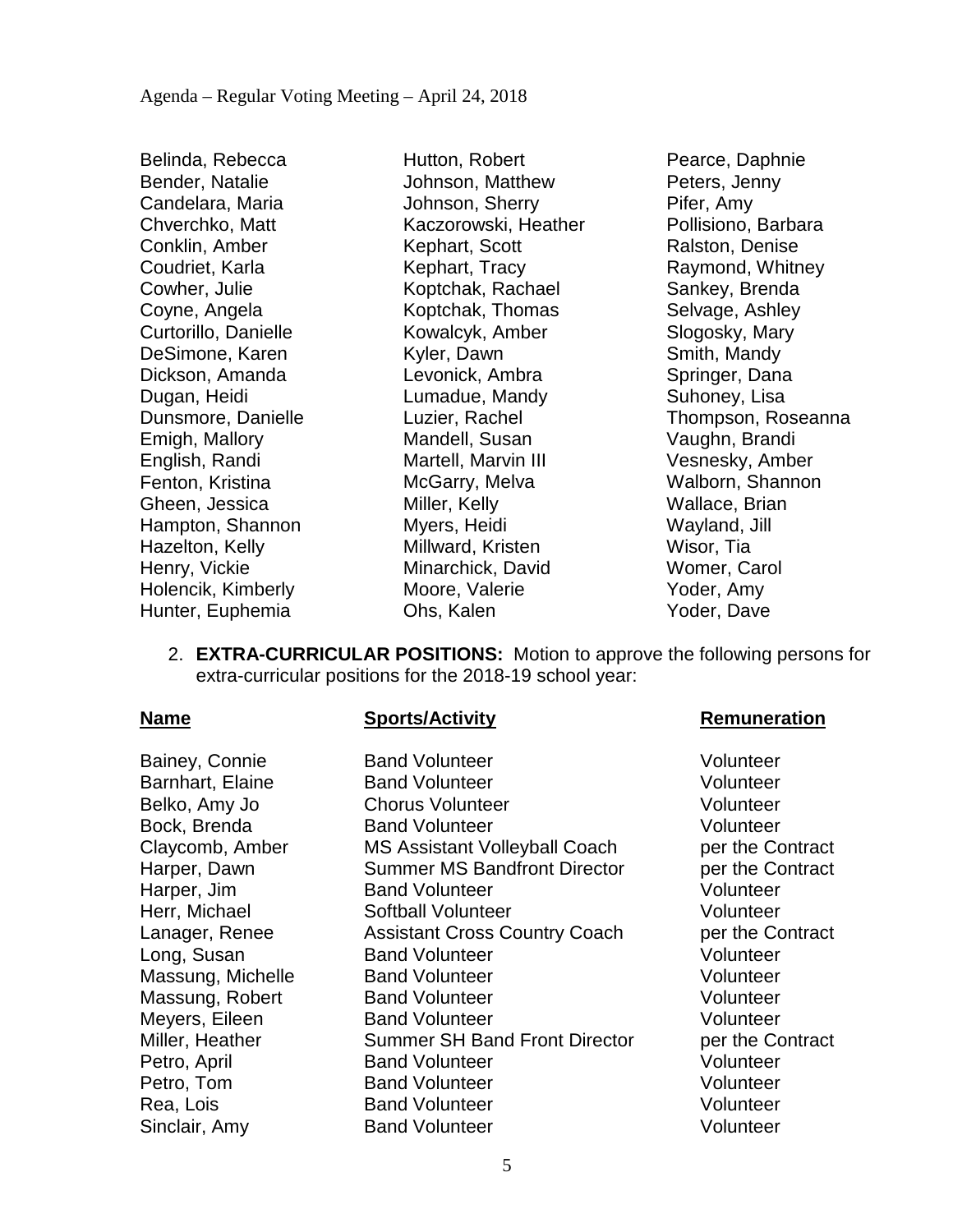Agenda – Regular Voting Meeting – April 24, 2018

| Sperslage, Amber | <b>Band Volunteer</b>                   | Volunteer        |
|------------------|-----------------------------------------|------------------|
| Winters, Traci   | <b>Band Volunteer</b>                   | Volunteer        |
| Wisor. Tia       | <b>Band Volunteer</b>                   | Volunteer        |
| Woods, Amanda    | <b>Summer Senior High Band Director</b> | per the Contract |

- 3. **RESIGNATION:** Motion to accept the resignation of Katherin Momenzadeh as Academic Decathlon Co-Coach, effective immediately.
- 4. **POST CO-COACH POSITION:** Motion to post an Academic Decathlon Co-Coach position for the 2018-19 school year.
- H. **TECHNOLOGY** \* Mr. Massung and Mrs. Droll

CONSENT AGENDA: There was a motion by Mr. Curtis and seconded by Mr. Miller to approve the Consent Agenda with the exception of motions A3, A4, A5, E6, E22, G5, and G6. ROLL CALL VOTE: YES – 5, NO – 0, motion carried unanimously.

**The following motions(s) were pulled from the consent agenda for further discussion.**

- A. BUDGET, FINANCE & TRANSPORTATION \*Mr. Miller & Mr. Curtis
	- 3. **PROPOSED GENERAL FUND BUDGET:** Motion by Mr. Miller and seconded by Mr. Curtis to approve the Proposed General Fund 2018-19 Budget for \$31,830,070 (see attached). ROLL CALL VOTE: YES – 5, no – 0, motion carried unanimously.
	- 4. **PROPOSED ATHLETIC 2018-19 BUDGET:** Motion by Mr. Miller and seconded by Mrs. Bush to approve the Proposed Athletic 2018-19 Budget for \$574,991 (see attached). ROLL CALL VOTE: YES – 5, NO – 0, motion carried unanimously.
	- 5. **PROPOSED FOOD SERVICE 2018-19 BUDGET:** Motion by Mr. Miller and seconded by Mrs. Bush to approve the Proposed Food Service 2018-19 Budget for \$1,144,694 (see attached). ROLL CALL VOTE: YES – 5, NO – 0, motion carried unanimously.
- E. PERSONNEL COMMITTEE \*Mrs. Bush & Mrs. Lamb